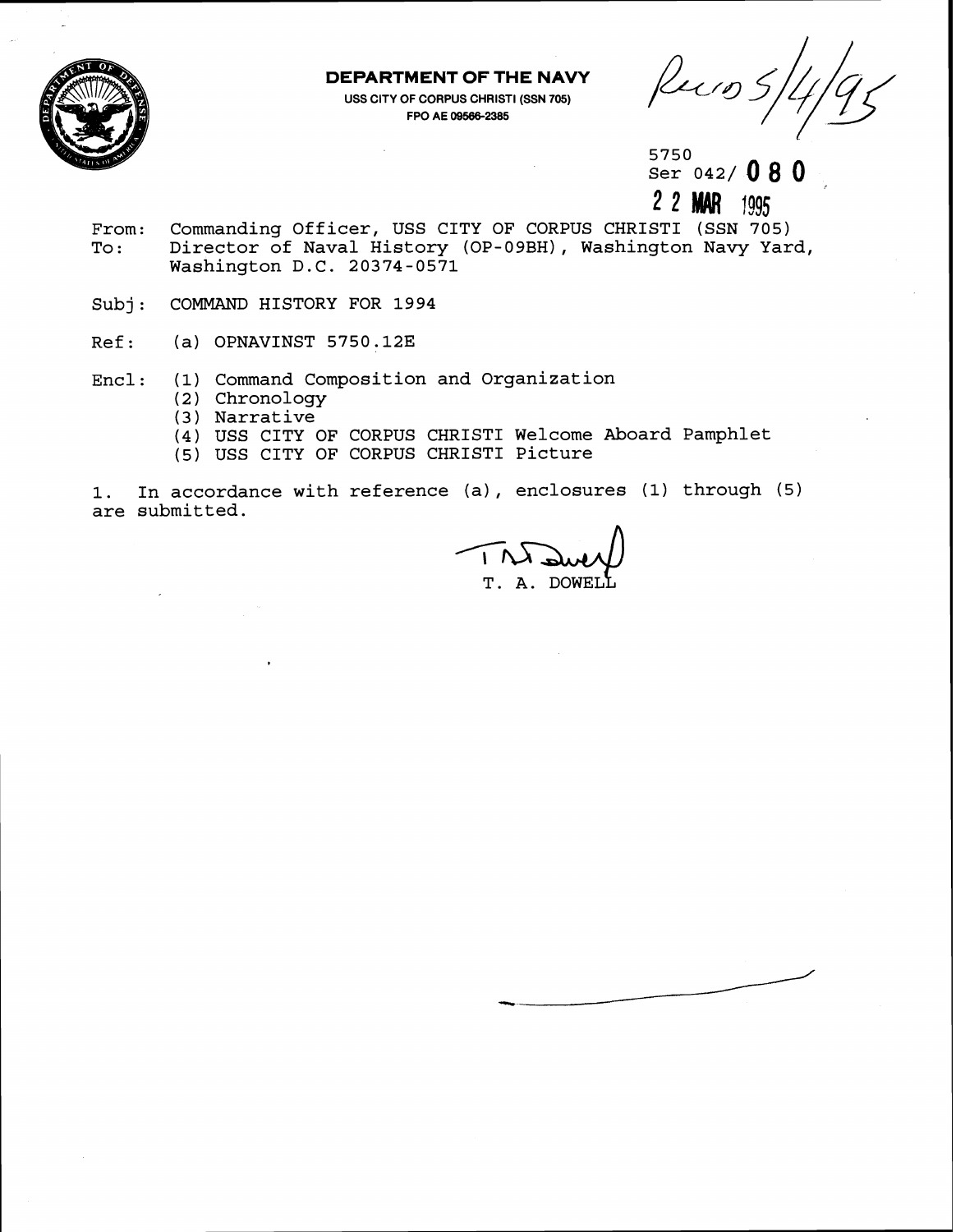## COMMAND COMPOSITION AND ORGANIZATION

# 1. MISSION:

In accordance with COMSUBLANT OPORD 2000 the ship's mission<br>is to carry out tasks assigned by higher authority, fulfill assigned commitments, maintain high standards of personnel and material readiness for naval action, and strive continuously to improve submarine tactics in the accomplishment of the mission.

### 2. ORGANIZATIONAL STRUCTURE:

a. Immediate Senior in Chain of Command (ISIC) : Commander Submarine Squadron TWO

b. Units under **operational/administrative** control: None.

## 3. COMMANDER AND BIOGRAPHY:

a. CDR Thomas A. Dowell, USN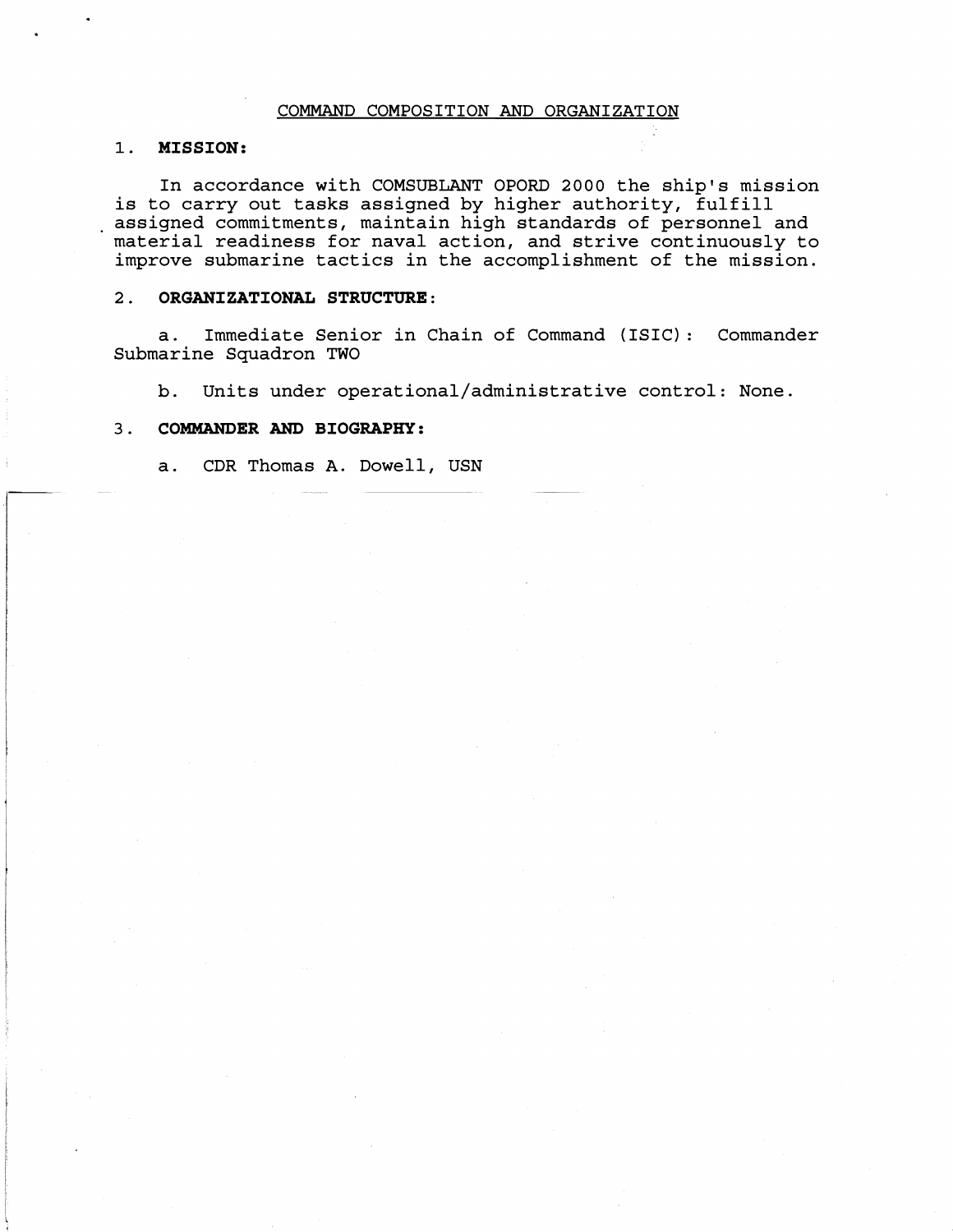## **CHRONOLOGY**

| DATE | <b>EVENT</b> |
|------|--------------|

**JANUARY** 

| $1 - 12$ |     | Moored Naval Submarine Base New London, Groton, |  |  |
|----------|-----|-------------------------------------------------|--|--|
|          | CT. |                                                 |  |  |

- $12 22$ Moored Electric Boat Shipyard New London, CT.
- $22 31$ Moored Naval Submarine Base New London, Groton, CT .
- $31$ Underway from Naval Submarine Base New London, Groton, CT.

# FEBRUARY

|     | Moored Naval Submarine Base New London, Groton, |  |  |  |
|-----|-------------------------------------------------|--|--|--|
| CT. |                                                 |  |  |  |

- Underway from Naval Submarine Base New London, 9 Groton, CT.
- Moored Naval Submarine Base New London, Groton, 15 CT.

#### MARCH

| 23 | Underway from Naval Submarine Base New London,<br>Groton, CT. |
|----|---------------------------------------------------------------|
| 27 | Moored Naval Submarine Base New London, Groton,<br>CT.        |
| 28 | Underway from Naval Submarine Base New London,<br>Groton, CT. |

## APRIL

- 1 Moored Naval Submarine Base New London, Groton, CT.
- Underway from Naval Submarine Base New London,  $11$ Groton, CT.

 $Encl(2)$ 

 $\mathbb{Z}^2$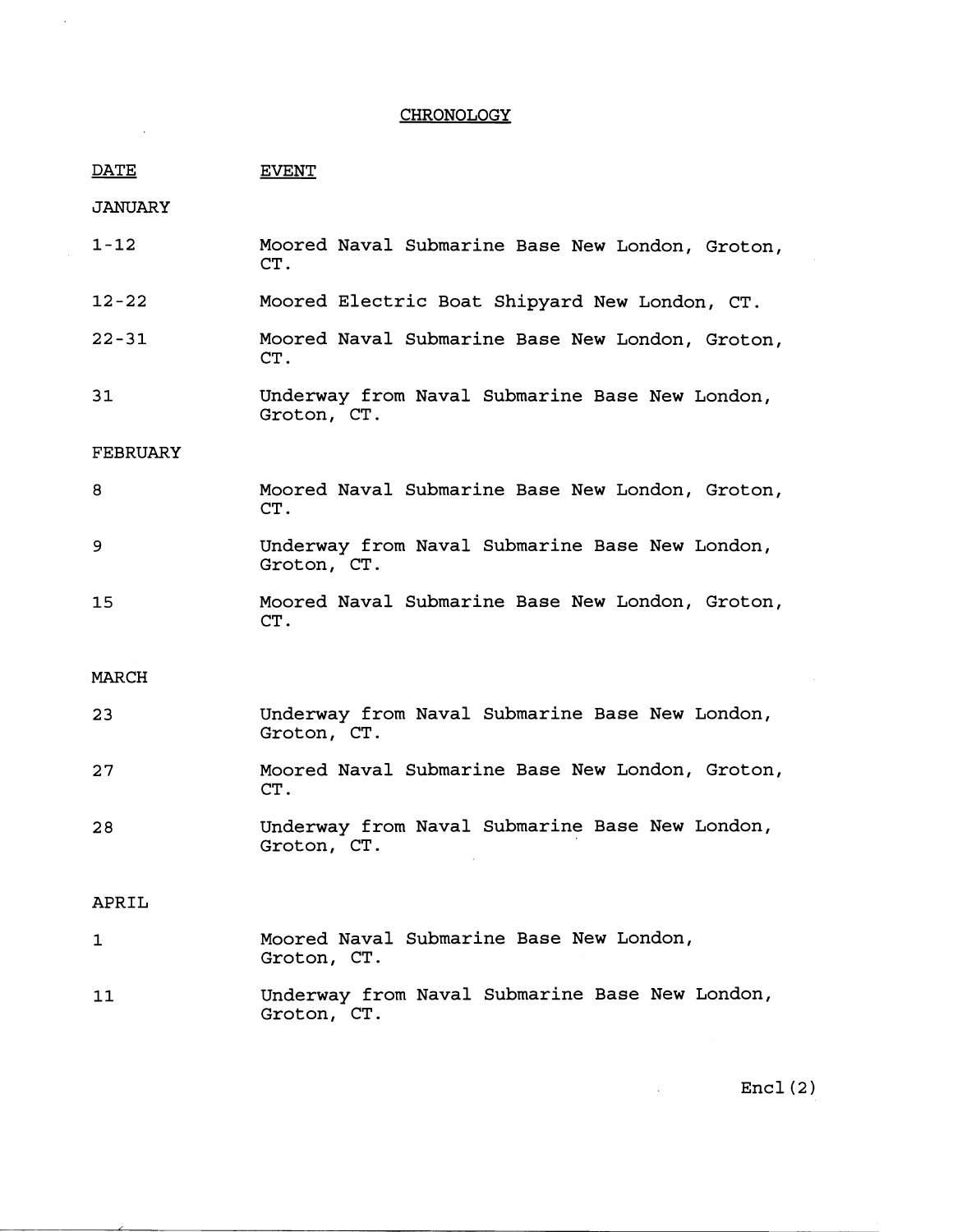| April (cont'd) |                                                                                                  |
|----------------|--------------------------------------------------------------------------------------------------|
| 15             | Moored Naval Submarine Base New London, Groton,<br>CT.                                           |
| 18             | Underway from Naval Submarine Base New London,<br>Groton, CT.                                    |
| 22             | Moored Naval Submarine Base New London, Groton,<br>CT.                                           |
| MAY            |                                                                                                  |
| 2              | Underway from Naval Submarine Base New London,<br>Groton, CT. for a Western Atlantic Deployment. |
| JUNE           |                                                                                                  |
| 30             | Moored Tromsø, Norway.                                                                           |
| JULY           |                                                                                                  |
| 5              | Underway from Tromsø, Norway.                                                                    |
| 11             | Moored Portland, England.                                                                        |
| 14             | Underway from Portland, England.                                                                 |
| 22             | Moored Naval Submarine Base New London, Groton.                                                  |
| <b>AUGUST</b>  |                                                                                                  |
| $1 - 31$       | Moored Naval Submarine Base New London, Groton.                                                  |
| SEPTEMBER      |                                                                                                  |
| $12 \,$        | Underway From Naval Submarine Base New London,<br>Groton, CT.                                    |
| 23             | Conducted a VIP cruise. Moored Port Canaveral,<br>Florida.                                       |
| 27             | Underway from Port Canaveral, Florida.                                                           |
| 29             | Moored Annapolis, Maryland.                                                                      |

 $\epsilon$ 

 $\bar{z}$ 

 $\overline{\mathbf{c}}$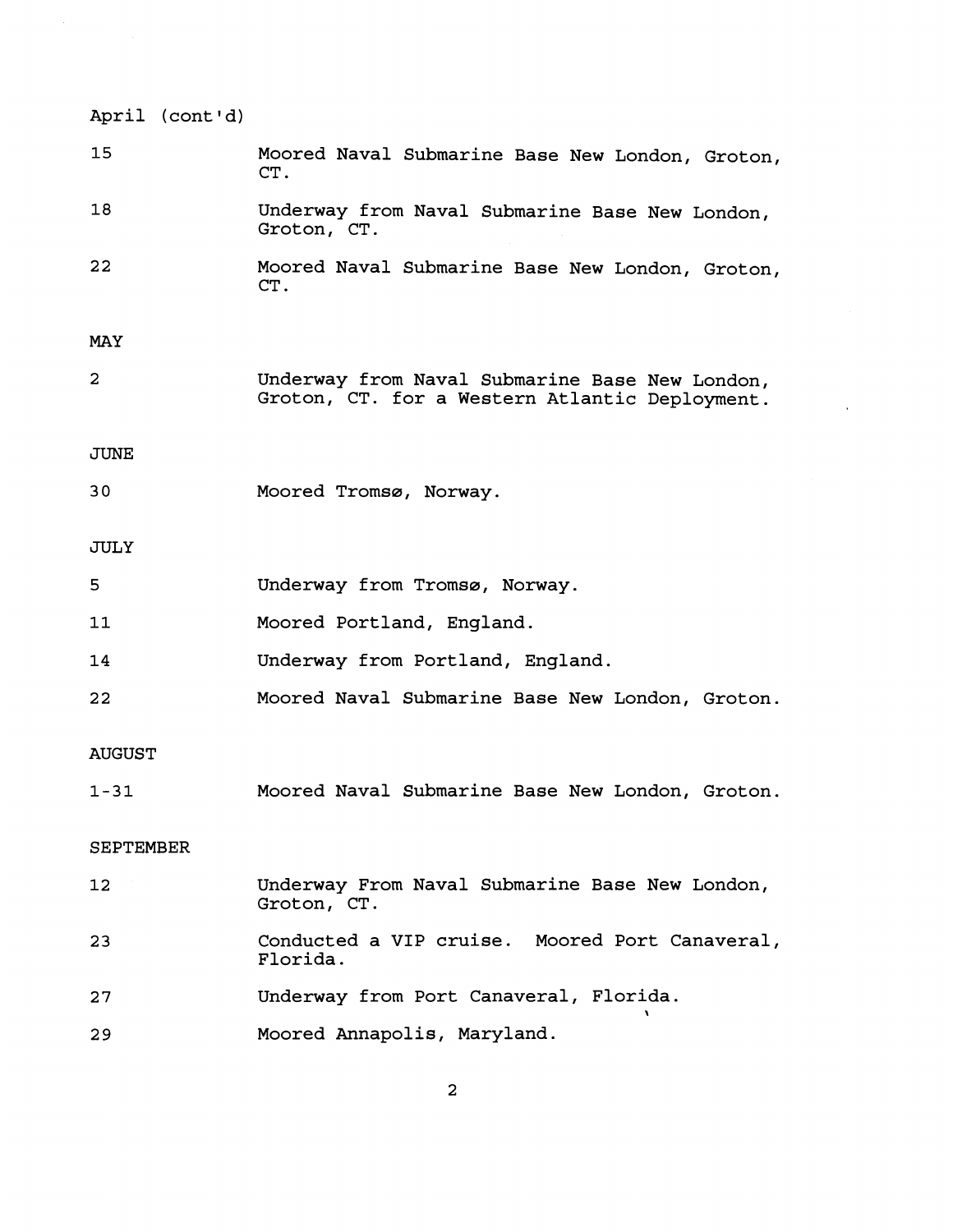# OCTOBER

 $\hat{c}$ 

| 3               | Underway from Annapolis, Maryland.                            |
|-----------------|---------------------------------------------------------------|
| 5               | Moored Naval Submarine Base New London, Groton,<br>CT.        |
| 6               | Underway from Naval Submarine Base New London,<br>Groton, CT. |
| 17              | Moored Naval Submarine Base New London, Groton,<br>CT.        |
| 21              | Underway from Naval Submarine Base New London,<br>Groton, CT. |
| 29              | Moored Naval Submarine Base New London, Groton,<br>CT.        |
| <b>NOVEMBER</b> |                                                               |

- 14 Underway from Naval Submarine Base New London, Groton, CT.
- Moored Naval Submarine Base New London, Groton, 23

# DECEMBER

**1-31**  Moored Naval Submarine Base New London, Groton, CT .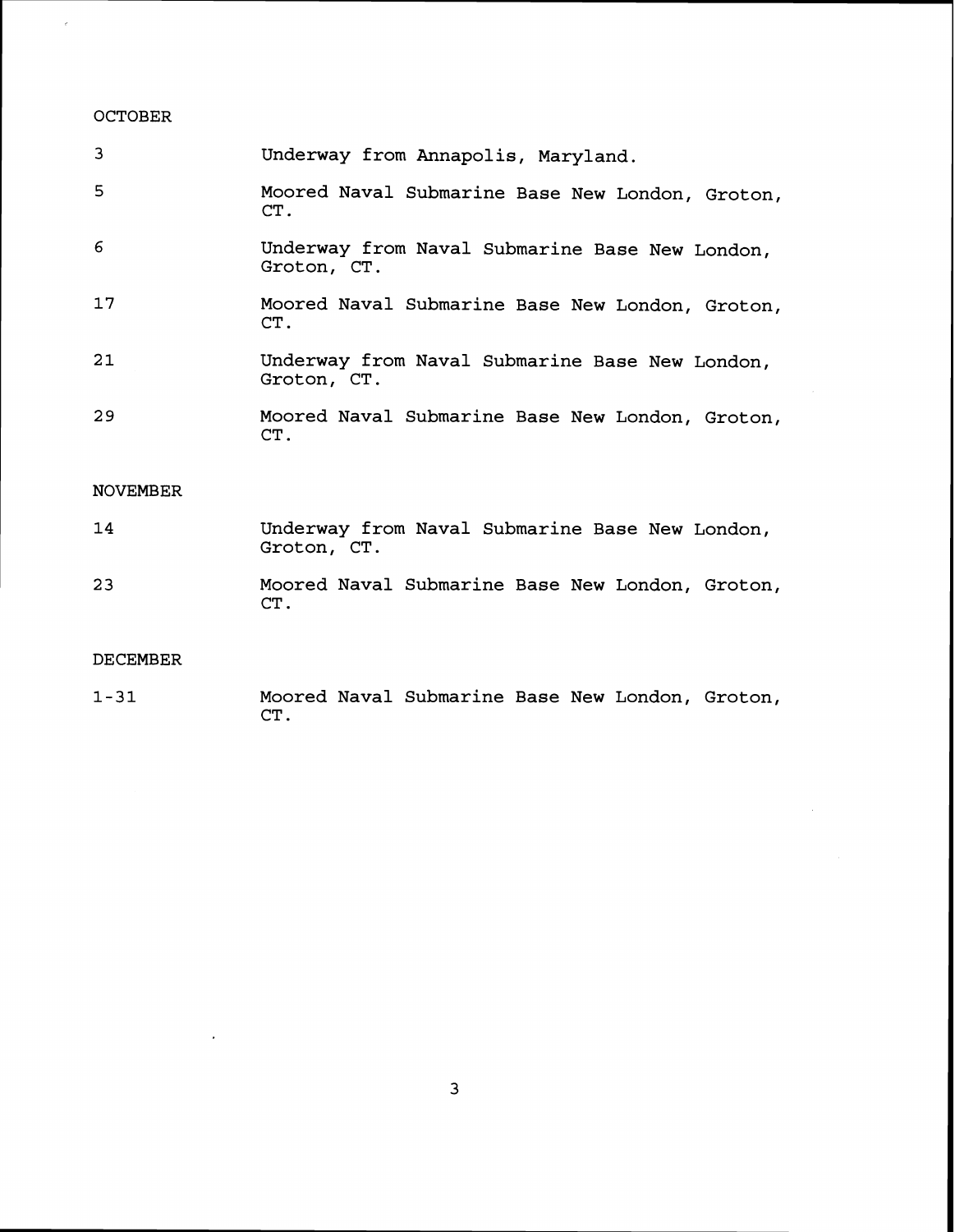#### NARRATIVE

## **JANUARY**

The CITY OF CORPUS CHRISTI started the new year moored at Naval Submarine Base New London, Groton, CT. making preparations for an upcoming ship evaluation and a Western Atlantic deployment. The USS CITY OF CORPUS CHRIST1 got underway on **31**  January from Naval Submarine Base New London, Groton, CT for refresher training.

#### FEBRUARY

CITY OF CORPUS CHRIST1 returned to Naval Submarine Base New London, Groton, CT on **8** February only to return to sea on 9 February for refresher training, returning to Naval Submarine Base New London, Groton, CT on **15** February.

#### **MARCH**

The CITY OF CORPUS CHRISTI remained in port for the beginning of March, continuing it's preparations for the upcoming deployment. On **23** March the ship got underway for refresher training, returning to Naval Submarine Base New London, Groton, CT. on **27** March and got underway on **28** March for refresher training.

# APRIL

The CITY OF CORPUS CHRIST1 moored at Naval submarine Base New London, Groton, CT. on 1 April. The first two weeks of April were spent in an upkeep period, followed by an underway on 11 April for refresher training.

## MAY

The CITY OF CORPUS CHRIST1 got underway from Naval Submarine Base New London, Groton, CT. for a Western Atlantic Deployment.

#### JUNE

On 30 June the CITY OF CORPUS CHRISTI arrived in Tromsø, Norway for liberty.

Encl **(3)**